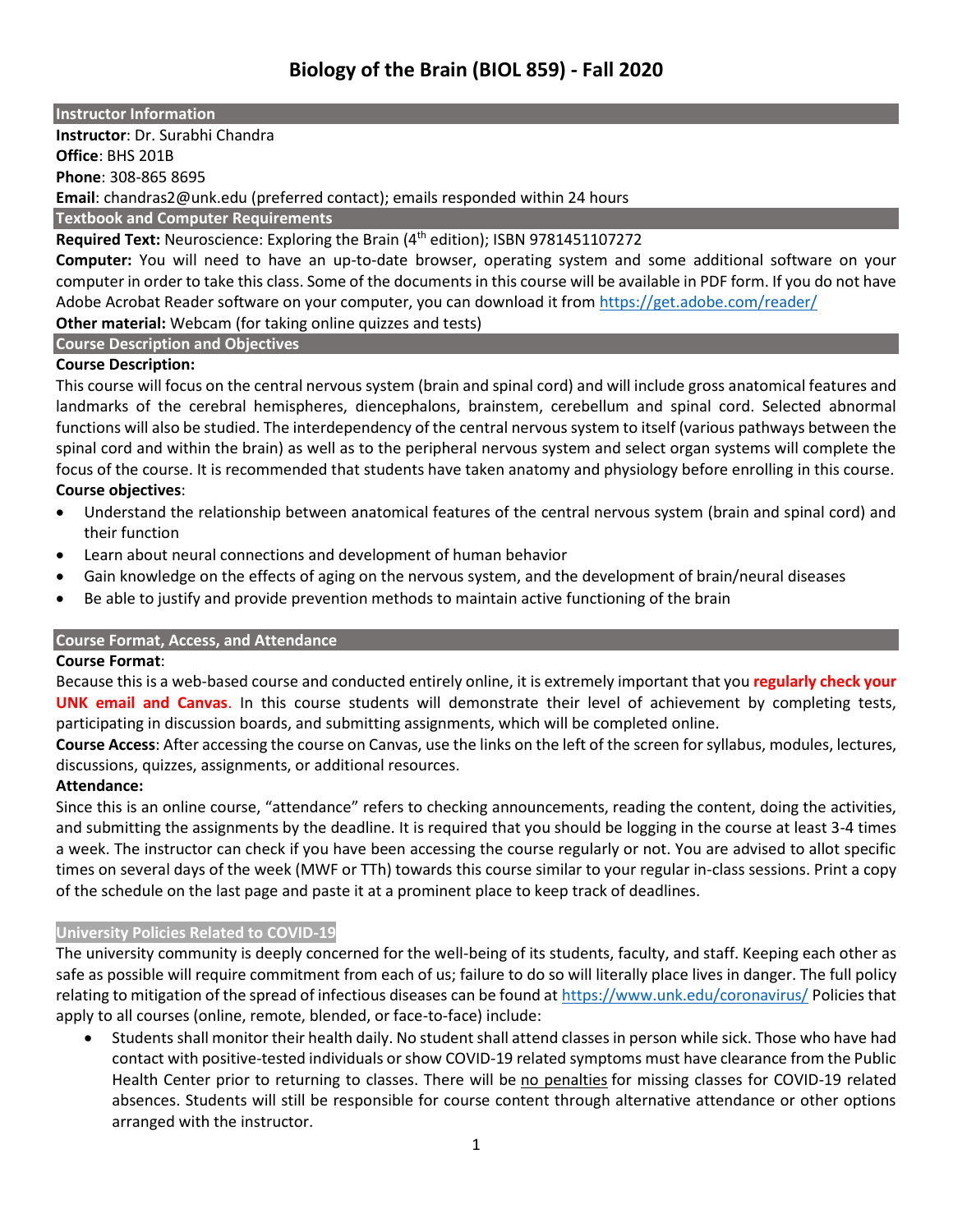Questions regarding COVID-19 should be directed to the Public Health Center [unkhealth@unk.edu](mailto:unkhealth@unk.edu) or 308-865-8254. Questions regarding the COVID-19 academic policy should be directed to Sr. Vice Chancellor Bicak at [bicakc@unk.edu.](mailto:bicakc@unk.edu) Questions regarding department specific requirements should be directed to the chair of the Biology department – Dr. Julie Shaffer, BHS 335, 308-865-8661[, shafferjj@unk.edu](mailto:shafferjj@unk.edu)

**The above directions must be followed by everyone for the health and safety of our University. Students who do not comply may face disciplinary action from the university.** Violations of any University or Campus Policy is a violation of the Student Code of Conduct.

## **Course Design**

The course is outlined in the form of modules as mentioned below. Each module will entail reading the textbook chapters, watching the lecture videos, reading additional resources, and participating in a quiz. In addition to the quizzes, there will be mid-term and final exams. The details on these will be provided as per their schedule.

**Modules:** There will be 5 modules in this course (schedule on the last page) which are categorized based on the content covered.

**Lecture Videos**: The lecture videos will be posted on Monday of each week. The content covered in these will be primarily from the textbook.

**Quiz**: Topics covered in the quiz will be announced on Canvas (Schedule on the last page). Content would include chapters covered in the week and additional reading materials as provided. Quizzes will open on Friday @ 8 am and due by Tuesday @ midnight. These will typically include 5 multiple choice questions and 2 short answers. *Two of the lowest scores* from these quizzes will be dropped at the end of the semester.

**Mid-Term and Final Exam**: These exams will be take-home exams, and will include content from textbook chapters as well as some extra referencing based on content covered. Final exam will be comprehensive.

# **Course Communication**

**Announcements:** Announcements will be posted on Canvas. Please make sure to check them regularly, as they will contain important information regarding assignments, or class concerns.

## **Discussion Board**:

Discussion Board will be used as a means of online communication between students and the instructor.

*Original Post*- Each module in this course would have a discussion board. You will be assigned to specific groups to participate in the discussion boards. Please read the material assigned, and respond to the question posted. The length of the post must be minimum of 150-200 words with critical and thoughtful explanation of the topics. Support your post with relevant peer-reviewed articles. Original post is due by Friday @ midnight.

*Reply to Postings*- There will be a minimum of 2 responses that you are required to provide on other students' postings. These responses should not be limited to one word such as "bravo", "nice" or use internet lingo (LOL, ROFL etc.). Typical responses should be at least 2-3 sentences after carefully analyzing the post and providing your inputs. Responses are due by Sunday @midnight.

*Grading* - Each original post will be worth 7 points and responses will be 3 points (1.5 points each). Points will be deducted if original posts and responses are submitted within an hour of each other. Discussion boards are meant for interaction with your peers, hence continued participation is encouraged.

**Coffee House:** Since this is an online course, it is normal to have questions regarding assignments, tests, and lecture material. You can post these questions in the COFFEE HOUSE forum under Discussion Board. This will be an open forum where you can help each other.

| 470 points                                                           |
|----------------------------------------------------------------------|
| 150 points                                                           |
| 100 points                                                           |
| 10 points                                                            |
| 150 points = 12 quizzes (15 points each) – 2 lowest (15 points each) |
| 60 points = 5 modules (10 points each) + Introduction (10 points)    |
|                                                                      |
|                                                                      |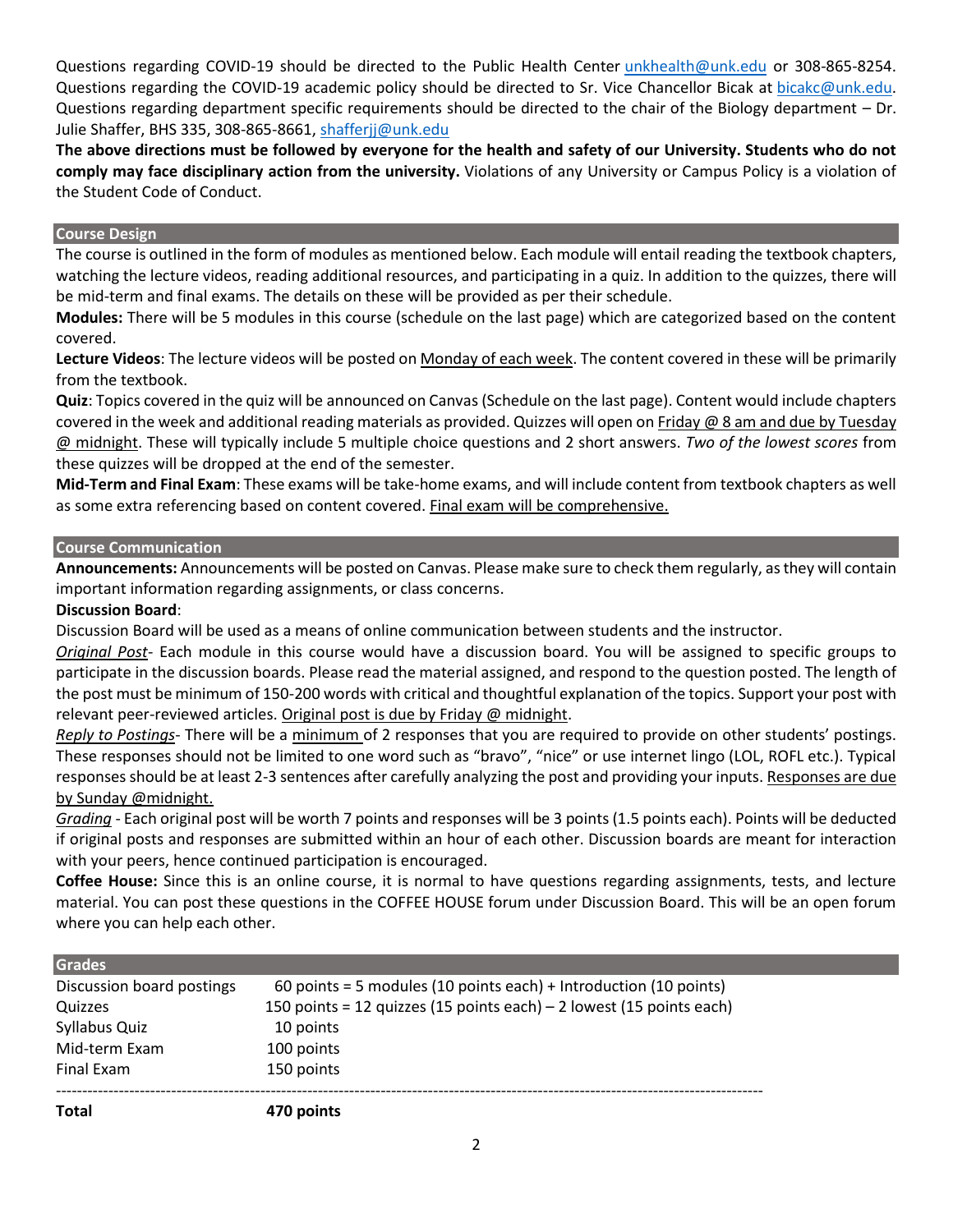Grades will be assigned as follows:

- $\circ$  100 90% A grades (>98% = A+; 97-92% = A; 91-90% = A-)  $\circ$  89 – 80% - B grades (89-88% = B+; 87-82% = B; 81-80% = B-)  $\circ$  79 – 70% - C grades (79-78% = C+; 77-72% = C; 71-70% = C-)  $\circ$  69 – 60% - D grades (69-68% = D+; 67-62% = D; 61-60% = D-)
- $\circ$  60% and lower F grade

### **Other Course Policies**

**Late Work**: Late work will not be accepted. If you have an extenuating circumstance, please contact me before the assignment/work is due to make alternate arrangements. I will require documentation in such cases.

**Dropping the Class:** In order to avoid getting an F for the course, it is your responsibility to officially withdraw from the course prior to the deadline**.** Withdrawing from a class is done through your secure student account in MyBlue.

**Receiving an Incomplete:** An incomplete ("I") is issued only if circumstances beyond your control (for example, hospitalization during finals week) prevent you from completing the required work for the class by the end of the semester. The circumstances preventing you from finishing the class must have arisen *after* the withdraw deadline. An incomplete grade will give you an *extension* to complete outstanding work only; it is *not* an opportunity to "start over" in the class. A contract must be signed detailing a timeline for completing the work, and all outstanding work must be completed within one year or the "I" grade *automatically* converts to a failing "F" grade. The conversion of an incomplete grade to a failing grade is university policy and is not within the control of instructor.

### **Ethics and Behavior**

You should be following the highest ethical, academic, and professional standards. The University's Academic Integrity policy is listed in Article VI of the Student Handbook. UNK Student Handbook or [\(http://www.unk.edu/offices/reslife.aspx?id=2402\)](http://www.unk.edu/offices/reslife.aspx?id=2402). Use of proper language and maintaining appropriate decorum is expected during the course. Discussion boards will be moderated and any use of abusive/foul language will be dealt strictly and can result in expulsion from the university.

## **UNK Student Code of Conduct:**

Please review the student code of conduct [\(http://www.unk.edu/offices/reslife/Student\\_Handbook/\)](http://www.unk.edu/offices/reslife/Student_Handbook/). Anyone caught cheating will fail the course.

## **Copyright and Plagiarism Policy**

All lecture videos and additional contents posted in this course is subjected to copyright restriction. Work CANNOT be used, adapted, copied, or published without the instructor's permission. Plagiarism from peers or from other sources is not acceptable, and will be subjected to a grade penalty.

## **Students with Disabilities or Those Who are Pregnant**

It is the policy of the University of Nebraska at Kearney to provide flexible and individualized reasonable accommodation to students with documented disabilities. To receive accommodation services for a disability, students must be registered with the UNK Disabilities Services for Students (DSS) office, 175 Memorial Student Affairs Building, 308-865- 8214 or by email [unkdso@unk.edu](mailto:unkdso@unk.edu) 

It is the policy of the University of Nebraska at Kearney to provide flexible and individualized reasonable accommodation to students who are pregnant. To receive accommodation services due to pregnancy, students must contact Cindy Ference in Student Health, 308- 865-8219. The following link provides information for students and faculty regarding pregnancy rights. [http://www.nwlc.org/resource/pregnant-and-parenting-students-rights-faqs-college-and-graduate-students](https://urldefense.proofpoint.com/v2/url?u=http-3A__www.nwlc.org_resource_pregnant-2Dand-2Dparenting-2Dstudents-2Drights-2Dfaqs-2Dcollege-2Dand-2Dgraduate-2Dstudents&d=DwMFAg&c=Cu5g146wZdoqVuKpTNsYHeFX_rg6kWhlkLF8Eft-wwo&r=BJkIhAaMtWY7PlqIhIOyVw&m=RgBL3s2VNHfvD5ReMK2q_PhwYU8dbEt1vxs1BO4WkpQ&s=MmB91XAzaW-E7UPMXPGx9tWJQbTWJYyYzM8gLjhEzQ0&e=)

## **Reporting Student Sexual Harassment, Sexual Violence or Sexual Assault**

Reporting allegations of rape, domestic violence, dating violence, sexual assault, sexual harassment, and stalking enables the University to promptly provide support to the impacted student(s), and to take appropriate action to prevent a recurrence of such sexual misconduct and protect the campus community. Confidentiality will be respected to the greatest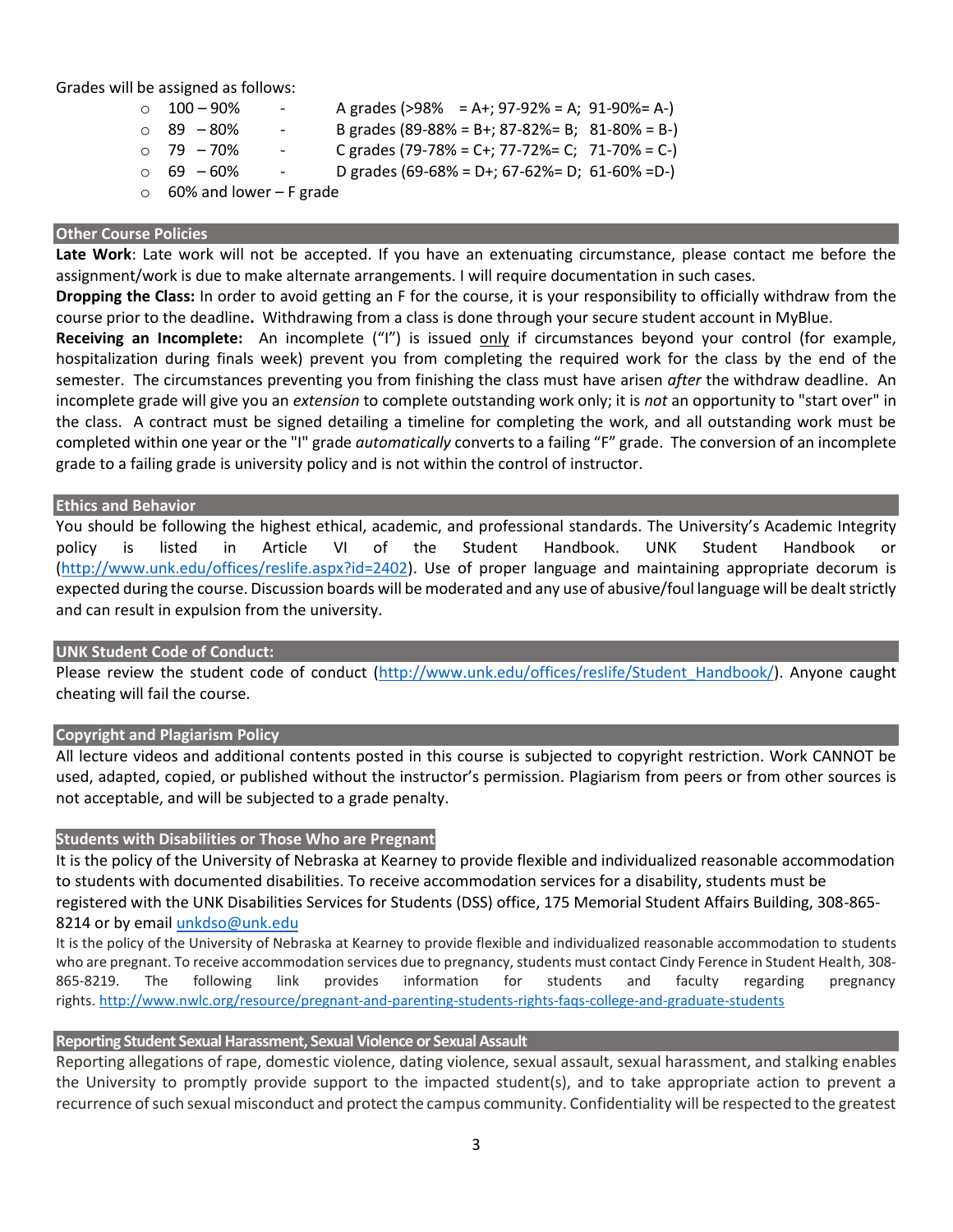degree possible. Any student who believes she or he may be the victim of sexual misconduct is encouraged to report to one or more of the following resources: Local Domestic Violence, Sexual Assault Advocacy Agency 308-237-2599; Campus Police (or Security) 308-865-8911; Title IX Coordinator 308-865-8655

Retaliation against the student making the report, whether by students or University employees, will not be tolerated.

# **UNK Statement of Diversity & Inclusion:**

UNK stands in solidarity and unity with our students of color, our LatinX and international students, our LGBTQIA+ students and students from other marginalized groups in opposition to racism and prejudice in any form, wherever it may exist. It is the job of institutions of higher education, indeed their duty, to provide a haven for the safe and meaningful exchange of ideas and to support peaceful disagreement and discussion. In our classes, we strive to maintain a positive learning environment based upon open communication and mutual respect. UNK does not discriminate on the basis of race, color, national origin, age, religion, sex, gender, sexual orientation, disability or political affiliation. Respect for the diversity of our backgrounds and varied life experiences is essential to learning from our similarities as well as our differences. The following link provides resources and other information regarding D&I: [https://www.unk.edu/about/equity-access](https://www.unk.edu/about/equity-access-diversity.php)[diversity.php](https://www.unk.edu/about/equity-access-diversity.php)

# **Veterans Services:**

UNK works diligently to support UNK's military community by providing military and veteran students and families with resources and services to help them succeed. Veterans Services assists with the GI Bill process and acts as a liaison between the student and the Veterans Administration. If you need assistance or would like more information, please contact Lori Weed Skarka at 308-865-8520 or [unkveterans@unk.edu.](mailto:unkveterans@unk.edu)

## **Additional Resources**

**Tech Support:** Available through email at [unkhelpdesk@unk.edu](mailto:unkhelpdesk@unk.edu) or phone 308-865-8363.

**Learning Commons:** UNK provides student services for proof reading your documents. To submit papers online for Learning Commons' writing tutors to review, [click here.](http://www.unk.edu/offices/learning_commons/writing-center/index.php) A tutor will respond within three days, not counting weekends.

# **What happens after Thanksgiving?**

This course WILL NOT MEET after Thanksgiving break. We will be completing all lectures and the final exams before the break. Please check the attached schedule.

# **Format for Quizzes and Tests**

Quizzes and tests will be given through Canvas. To take quizzes or tests through Canvas, you are required to have the **Respondus lockdown browser** downloaded and you **will need a web camera** for your computer: [https://download.respondus.com/lockdown/download.php?id=477439341%20.](https://download.respondus.com/lockdown/download.php?id=477439341%20) There is more information on Canvas about Respondus. Unfortunately, this software will NOT work on a Chromebook or Linux computer, so you will need to prepare for this.

All quizzes and tests will be taken using the Respondus Lockdown Browser. Once you have it downloaded, you will use this to enter Canvas. You will open this browser, and it will take you to Canvas to take your quiz. You will need to complete the quiz or test in the time allotted. More information will be available on Canvas in the Announcement section.